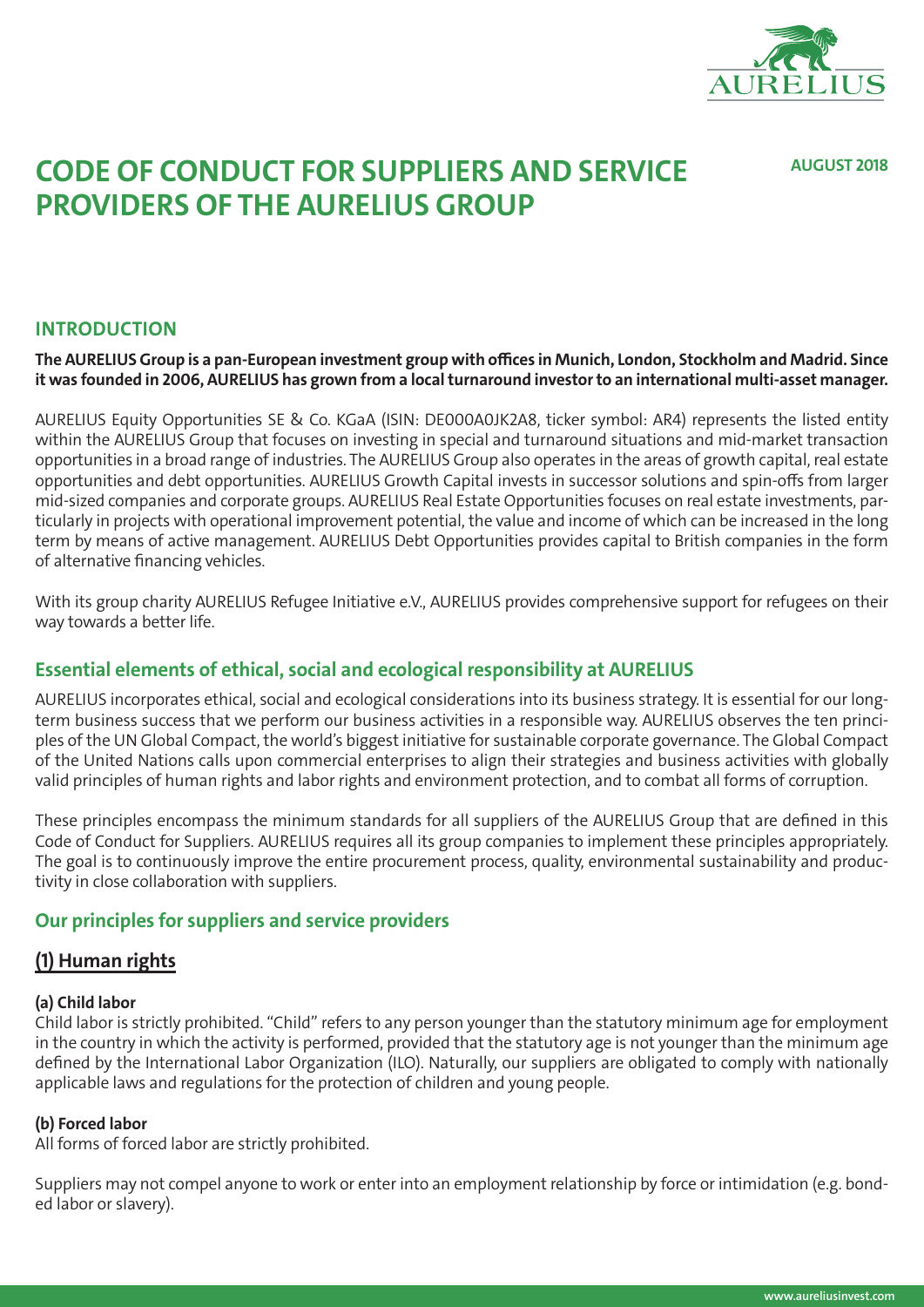

As part of this prohibition, suppliers may also not force anyone to continue working by withholding pay, employee benefits, property or documents. Suppliers are also obligated to comply with laws and regulations prohibiting human trafficking and comply with all locally applicable laws in the country or countries in which they operate.

#### **(c) Freedom of association**

Suppliers shall grant their employees the right of association in order to protect or represent their interests in accordance with the applicable national laws. Employees may form or join an association for this purpose.

# **2) Working conditions**

#### **(a) Working hours**

The number of weekly working hours may not exceed the maximum number prescribed by the applicable national laws and industry standards.

Furthermore, weekly working hours may not exceed 60 hours, including overtime hours, and employees must be granted at least one day off in every seven-day week. Temporary exceptions are permitted in case of emergencies and extraordinary circumstances.

#### **(b) Health and safety**

Suppliers must implement appropriate systems, processes and/or measures in their organizations to ensure compliance with national occupational health and safety laws.

Occupational safety measures and procedures must be implemented to actively prevent accidents and health damage. This also encompasses the obligation to regularly inform employees about risks and train them by means of occupational safety exercises, for example, and provide appropriate personal protective gear. Furthermore, it must be assured that the work place and work environment, including common areas and employee accommodations, meet the applicable hygiene standards.

#### **(c) Appropriate compensation**

Suppliers are obligated to pay appropriate compensation to their employees. The paid compensation must comply with all applicable national laws on compensation, including minimum wage laws, overtime laws and legally prescribed employee benefits.

Employees must receive their compensation regularly, completely and punctually. The compensation must enable employees to participate in social, cultural and political life.

#### **(d) Non-discrimination**

Der Lieferant darf Beschäftigte und Bewerber keiner Diskriminierung aufgrund von ethnischer oder nationaler Herkunft, Suppliers may not expose employees and potential employees to discrimination on the basis of ethnic or national background, caste, religion, age, physical or mental disability, sex, family status, sexual orientation, religious or political conviction, other personal characteristics or membership in employee organizations.

#### **(e) Abuse and harassment**

Employees are to be treated with dignity and respect.

Under no circumstances may employees be exposed to or threatened with physical, psychological or verbal harassment or other abusive behavior. This also includes sexual harassment, sexual abuse and psychological abuse.